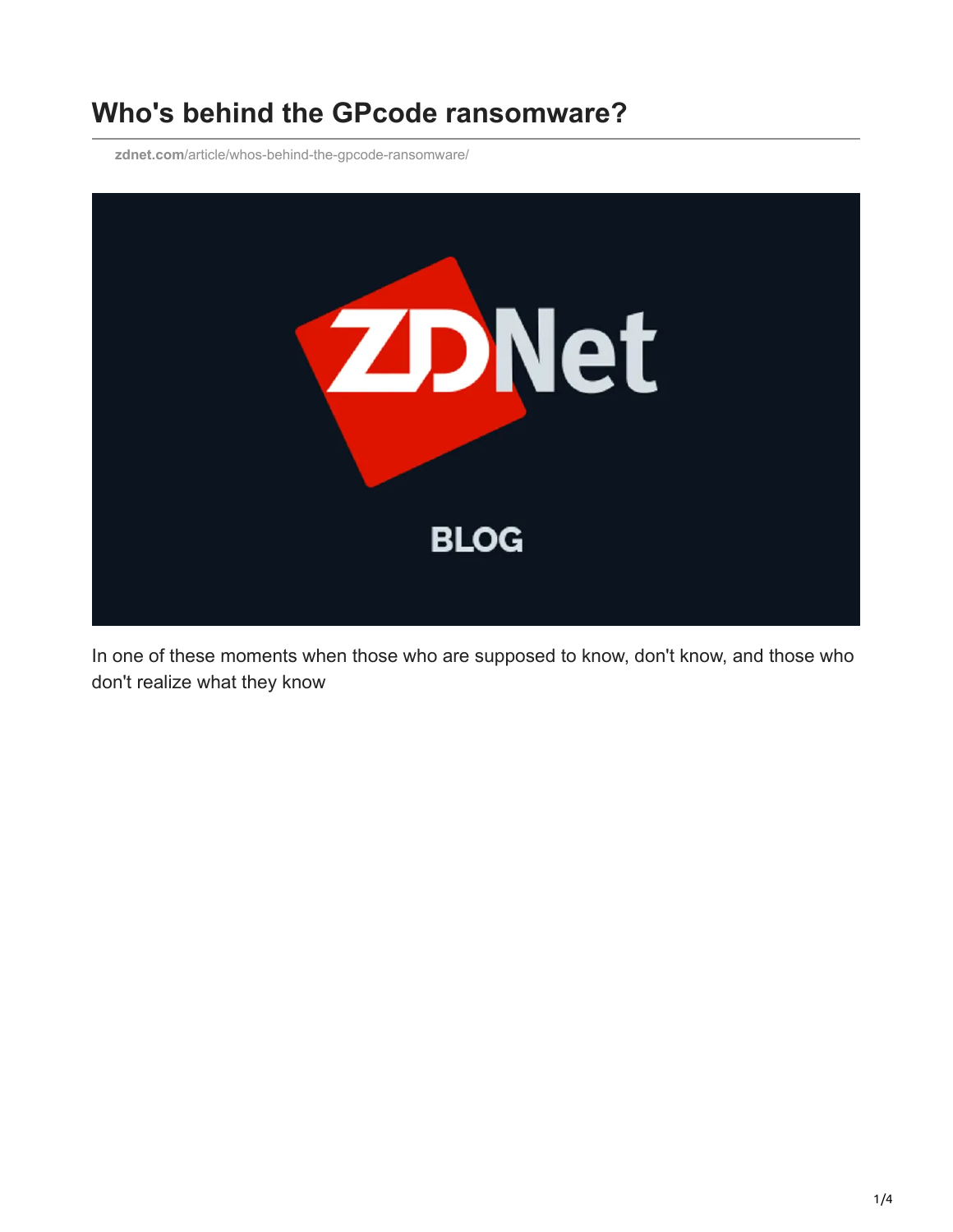**[Gpcode Decryptor](http://www.zdnet.com/i/story/60/80/001259/gpcode_decryptor.JPG)** 

aren't reaching the appropriate parties, it's time we get back to the basics - finding out who's behind GPcode, and trying to tip them on the consequences of their blackmailing actions in between collecting as much actionable intelligence as possible using [OSINT](http://ddanchev.blogspot.com/2006/09/benefits-of-open-source-intelligence.html) (open source intelligence) and [CYBERINT](http://ddanchev.blogspot.com/2006/09/cyber-intelligence-cyberint.html) (cyber intelligence practices).

[Great situational awareness](http://blogs.zdnet.com/security/?p=1251) on behalf of Kaspersky Labs who were the first to report that a new version of GPcode (also known as PGPCoder) is in the wild, this time with a successful implementation of RSA 1024-bit encryption. However, aiming to crack the encryption could set an important precedent, namely using distributed computing to fight the effect of cyber criminal's actions. Theoretically, the next time they'll introduce even stronger encryption, [which would be i](http://boinc.berkeley.edu/)[mpossible to crack](http://www.viruslist.com/en/weblog?weblogid=208187528) [unless we want to end up running a dedicated BOINC](http://boinc.berkeley.edu/) project cracking ransomware in the future. Are there any other more pragmatic solutions to [dealing with cryptoviral extortion? It's all a matter of perspective. More info on the Stop](http://www.viruslist.com/en/weblog?weblogid=208187528) GPcode initiative, seeking and receiving the collective intelligence of independent researchers in this blog post :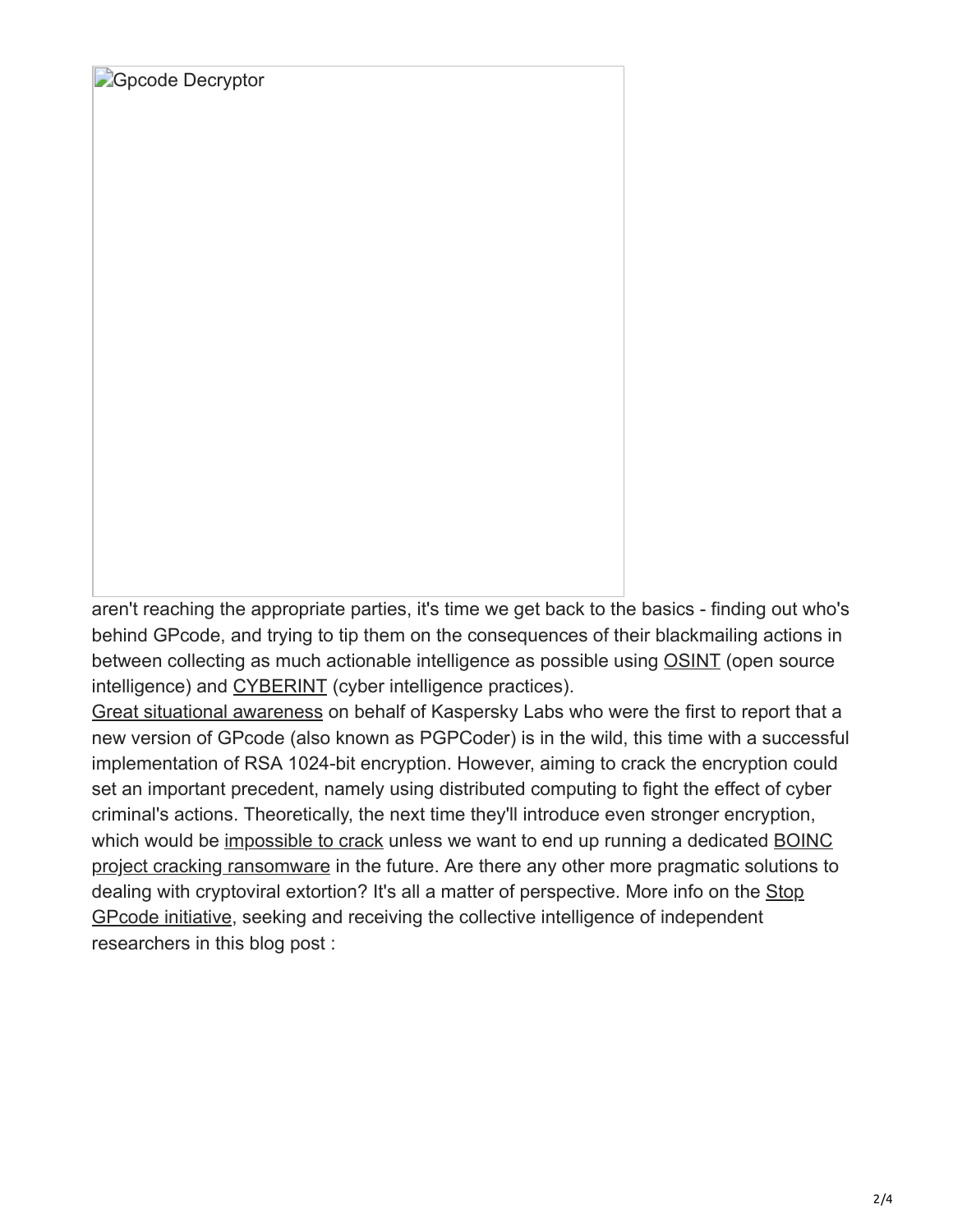"Along with antivirus companies around the world, we're faced with the task of cracking the RSA 1024-bit key. This is a huge cryptographic challenge. We estimate it would take around 15 million modern computers, running for about a year, to crack such a key. Of course, we don't have that type of computing power at our disposal. This is a case where we need to work together and apply all our collective knowledge and resources to the problem. So we're calling on you: cryptographers, governmental and scientific institutions, antivirus companies, independent researchers…join with us to stop Gpcode. This is a unique project – uniting brain-power and resources out of ethical, rather than theoretical or malicious considerations. Here are the public keys used by the authors of Gpcode."

Despite that GPcode indeed got the encryption implementation right this time, it's only weakness remains the way it simply deletes the files it has just encrypted, next to securely wiping them out - at least according to a single sample obtained. Consequently, just like a situation where your files are encrypted with strong encryption and virtually impossibe to crack, but the original files Moreover, instead of trying to crack an algorithm that's created not to be cracked at least efficiently enough to produce valuable results by have the encrypted data decrypted, why not buy a single copy of the decryptor and start analyzing it? It also appears that the decryptor isn't universal, namely they seem to be building custom decryptors once the public key used to encrypt the data has been provided to them.

So, the ultimate question - who's behind the GPcode ransomware? It's Russian teens with pimples, using E-gold and Liberty Reserve accounts, running three different GPcode campaigns, two of which request either \$100 or \$200 for the decryptor, and communicating from Chinese IPs. Here are all the details regarding the emails they use, the email responses they sent back, the currency accounts, as well their most recent IPs used in the communication :

**Emails used by the GPcode authors where the infected victims are supposed to contact them :** content715@yahoo .com saveinfo89@yahoo .com cipher4000@yahoo .com decrypt482@yahoo .com

**Virtual currency accounts used by the malware authors :** Liberty Reserve - account U6890784 E-Gold - account - 5431725 E-Gold - account - 5437838

**Sample response email :** "*Next, you should send \$100 to Liberty Reserve account U6890784 or E-Gold account 5431725 (www.e-gold.com) To buy E-currency you may use exchange service, see or any other. In the transfer description specify your e-mail. After receive your payment, we send decryptor to your e-mail. For check our guarantee you may send us one any encrypted file (with cipher key, specified in any !\_READ\_ME\_!.txt file, being in the directorys with the encrypted files). We decrypt it and send to you originally decrypted file. Best Regards, Daniel Robertson*"